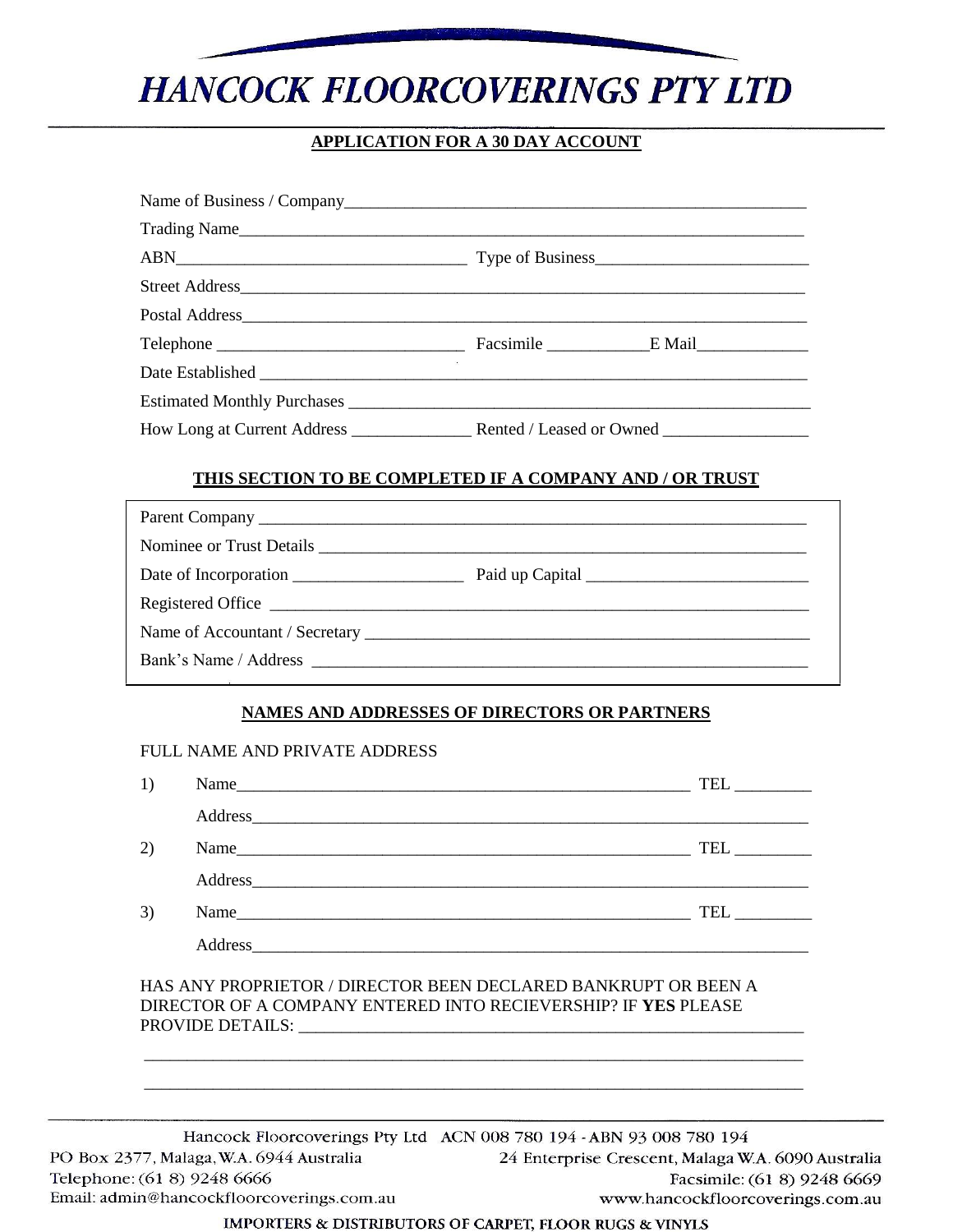### **TRADE REFERNCES**

In consideration of you granting credit / agreement to sell goods to us, we the proprietor / company declare and agree the following:

- 1. The information given is true in all respects.
- 2. We will promptly advise you in writing of any proposed changes to the business / company / trustees.
- 3. Should there be a constitutional change in the business, we will notify **HANCOCK FLOORCOVERINGS PTY LTD** in writing of the change and agree that until notification in writing from **HANCOCK FLOORCOVERINGS PTY LTD** accepting this change is received we agree to accept liability as if no such change had taken place.
- 4. No goods will be ordered unless we / the company has the capacity to pay the invoiced price.
- 5. There will be sufficient funds in our bank account to meet any cheque drawn in your favour in payment of our account.
- 6. Our account will be a 30 day account and will be paid within 30 days from the end of the month of purchases unless otherwise agreed.
- 7. We will pay any collection costs (including legal expenses and debt collection commissions) incurred in obtaining payment as an addition to our account.
- 8. We will pay interest on all overdue accounts at the current rate of bank interest on business overdraft accounts (from time to time) calculated from the due date for payment of the account up to and including the date of payment.
- 9. We the person(s) named and described will guarantee on a continuing basis the payment by the company to the creditor of all monies now due and owing and to become due and owing from time to time in respect of credit given inclusive of costs in sub-clause (7) and (8) above.
- 10. Should any of the following occur:
	- a. Any information provided on this application proves to be incorrect or falsely advised.
	- b. Any default in payment occurs, and / or
	- c. I / We enter into bankruptcy / receivership (whether voluntary or otherwise).

It is agreed that **HANCOCK FLOORCOVERINGS PTY LTD** shall retain full right, title and interest to any goods supplied pursuant to this account.